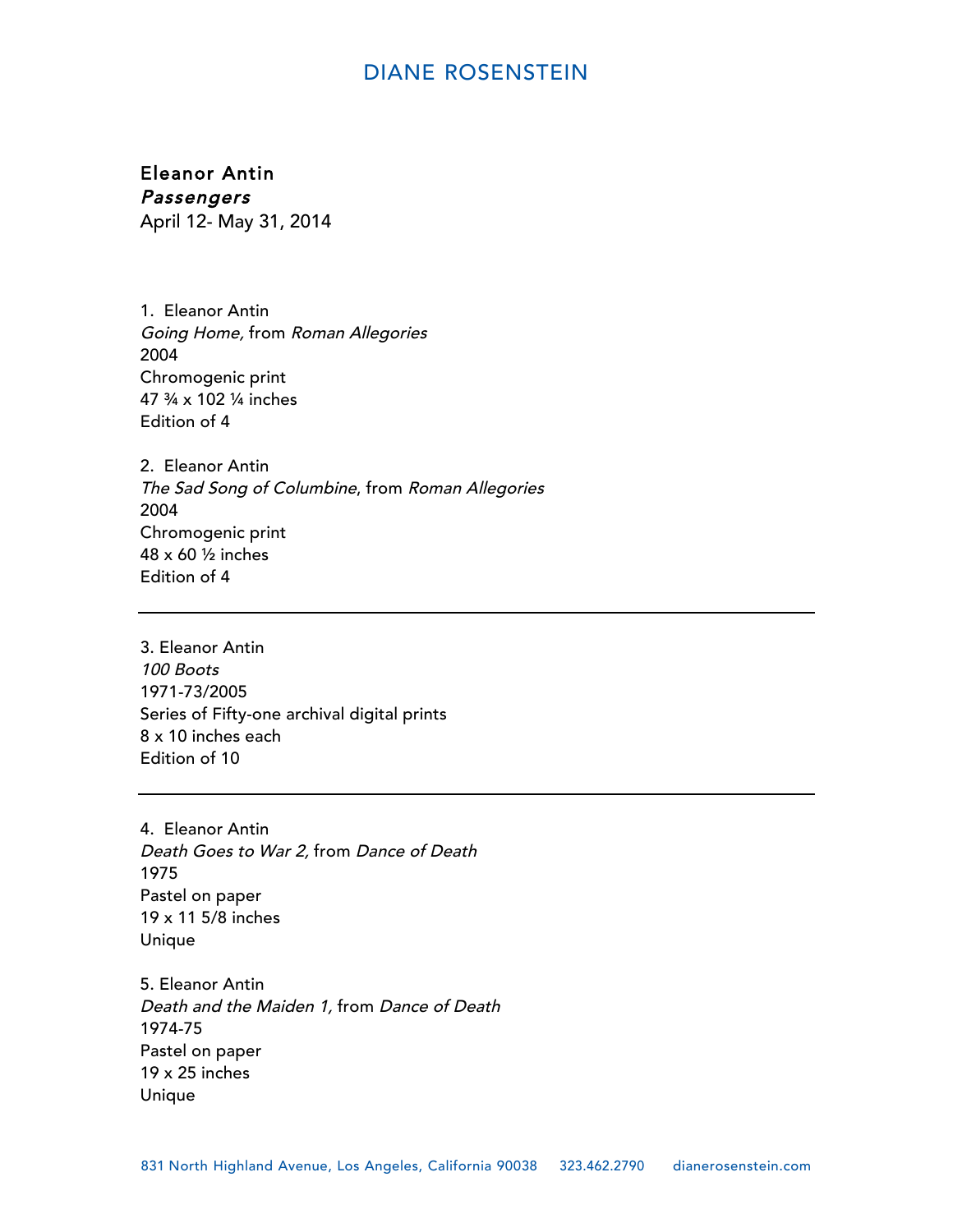6. Eleanor Antin Death Goes to War 1, from Dance of Death 1975 Pastel on paper 9 x 19 inches Unique

7. Eleanor Antin Death and the Maiden 4, from Dance of Death 1974-75 Pastel on paper 20 x 13 ¾ inches Unique

8. Eleanor Antin Death and the Maiden 2, from Dance of Death 1974-75 Pastel on paper 20 1/8 x 11 1/8 inches Unique

9. Eleanor Antin Death and the Maidens 3, from Dance of Death 1974-75 Pastel on paper 20 x 16 3/8 inches Unique

10. Eleanor Antin King With Switch, from The King and His Subject 1978 Watercolor on paper 10 ½ x 12 ½ inches Unique

11. Eleanor Antin King With Bucket, from The King and His Subject 1978 Watercolor on paper 10 ½ x 14 1/8 inches Unique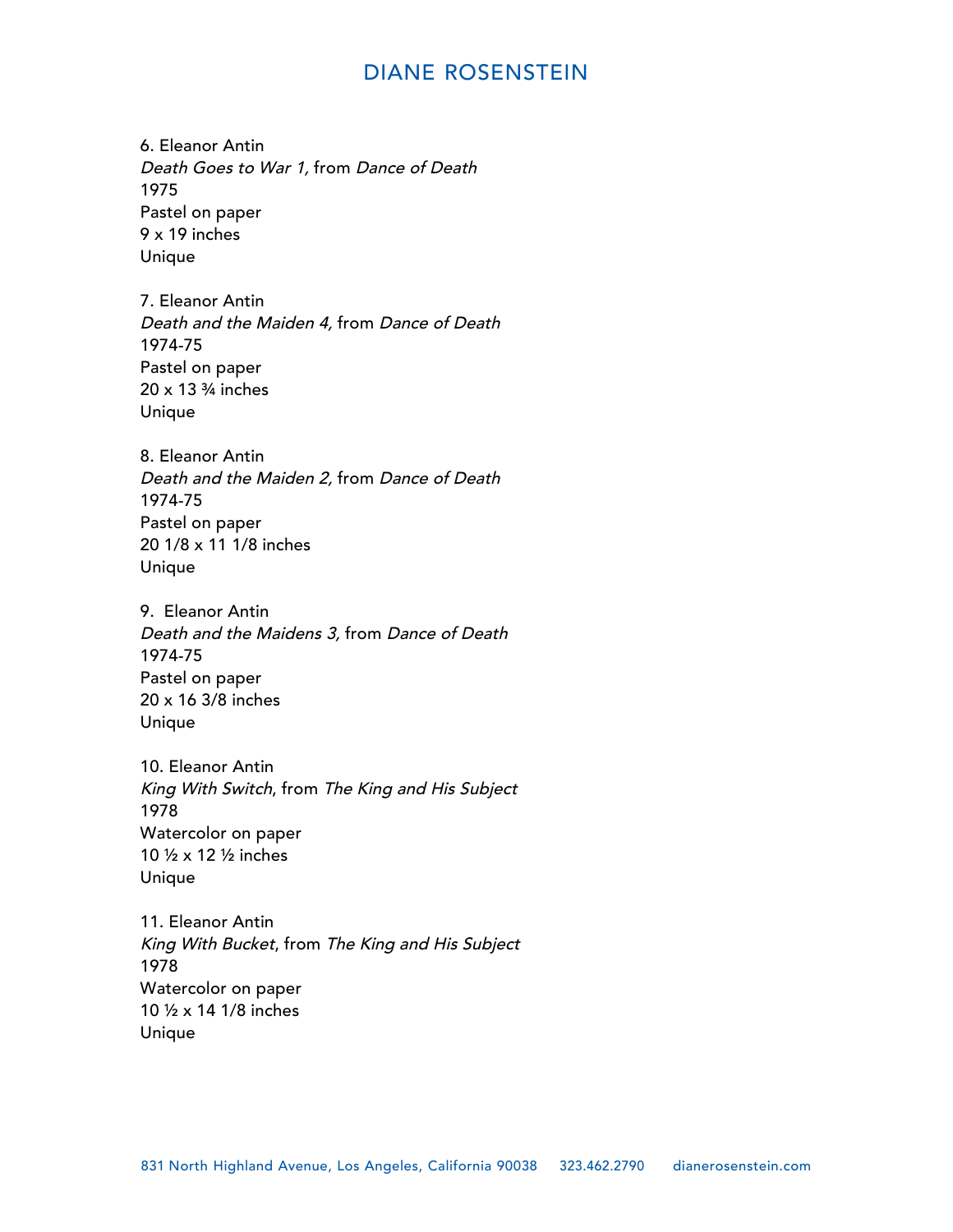12. Eleanor Antin Portrait of the King 1972 Silver gelatin photograph, mounted on board 13 ¾ x 9 ¾ inches Unique

13. Eleanor Antin Portrait of the King 1972 Silver gelatin photograph, mounted on board 13 ¾ x 9 ¾ inches Unique

14. Eleanor Antin Portrait of the King 1972 Silver gelatin photograph, mounted on board 13 ¾ x 9 ¾ inches Unique

15. Eleanor Antin Plaisir d'Amour (after Couture), from Helen's Odyssey 2007 Chromogenic print 60 x 91 ½ inches Edition of 5

16. Eleanor Antin Moon Over Versailles, Stage set drawing from Before the Revolution 1978 Watercolor, pen & ink, pencil on paper 22 x 32 inches Unique

17. Eleanor Antin Scene From a Ball, Stage set drawing from Before the Revolution 1978 Watercolor, pen & ink, pencil on paper 22 x 32 inches Unique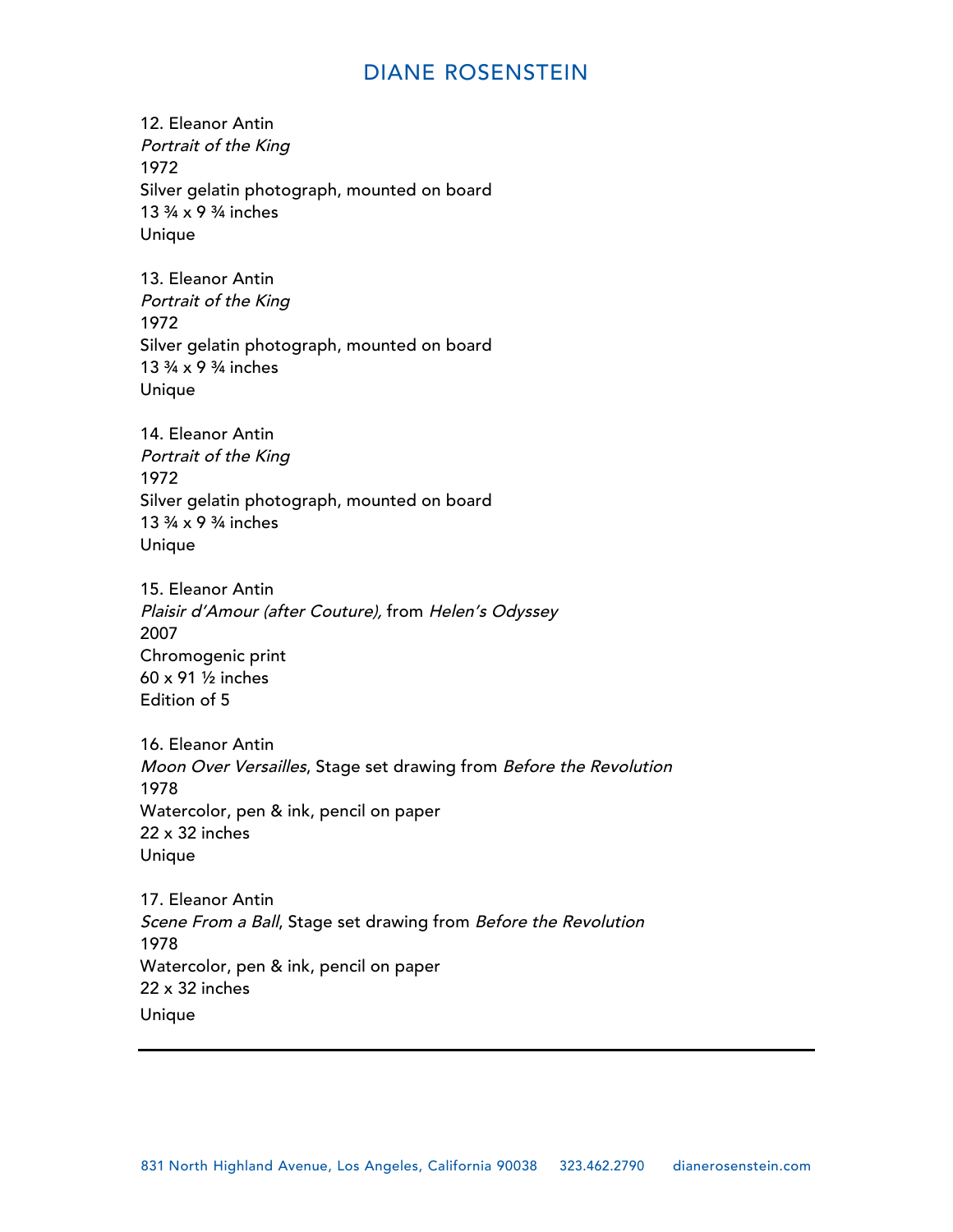18. Eleanor Antin Artist's Studio, from The Last Days of Pompeii 2001 Chromogenic print 46 ½ x 58 ½ inches Edition of 6

19. Eleanor Antin Costume Drawing from Before the Revolution (Courtier) 1975-76 Watercolor, pen and ink on paper 14 x 11 inches Unique

20. Eleanor Antin Costume Drawings from Before the Revolution (Double Marie) 1975-76 Watercolor, pen and ink on paper, diptych 14 x 11 inches, each 15 ½ x 23 ¾ inches, overall Unique

21. Eleanor Antin Costume Drawing from Before the Revolution (Sans Culotte, American Version) 1978 Watercolor, pen and ink on paper 14 x 11 inches Unique

22. Eleanor Antin Costume cut-outs (King Louis XVI) 1975-76 Paper doll costume designs Watercolor, pen and ink on paper 22 x 30 inches Unique

23. Eleanor Antin Costume cut-outs (Marie Antoinette) 1975-76 Paper doll costume designs Watercolor, pen and ink on paper 22 x 30 inches Unique